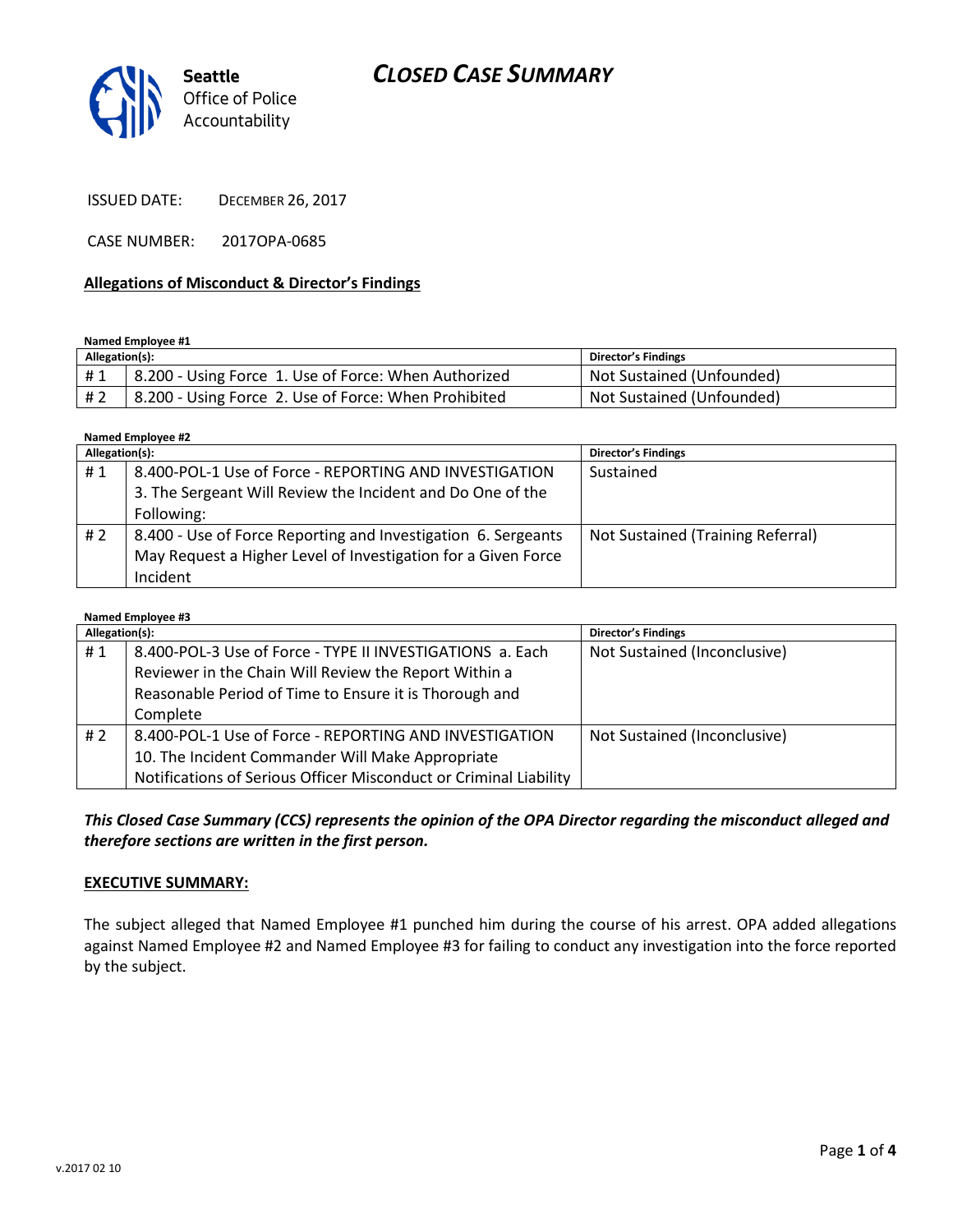# *CLOSE CASE SUMMARY*



OPA CASE NUMBER: 2017OPA-0685

### **ANALYSIS AND CONCLUSIONS:**

## **Named Employee #1 - Allegation #1** *8.200 - Using Force 1. Use of Force: When Authorized*

As described more fully below, the subject told Named Employee #2 (NE#2) that he was punched by Named Employee #1 (NE#1). NE#1 denied using any force on the subject, let alone punching him. A review of In-Car Video (ICV) relating to the incident corroborated NE#1's account that he did not use force on the subject.

Based on this, NE#1 could not have violated SPD's use of force policy. As such, I recommend that this allegation be Not Sustained – Unfounded.

Recommended Finding: **Not Sustained (Unfounded)**

## **Named Employee #1 - Allegation #2** *8.200 - Using Force 2. Use of Force: When Prohibited*

Presumably, this allegation was classified based on the fact that the subject's allegation of force, if true, could have constituted retaliation for him spitting in an officer's face and because the subject may have been handcuffed when the force purportedly occurred.

However, as explained above, I find that there is no evidence indicating that NE#1 used any force against the subject, let alone force that would violate this SPD Policy 8.200-POL-2. Moreover, the only even potentially reportable force actually used on the subject was when an officer pushed the subject's head away immediately after the subject spit in his face. This was a trained tactic that was within policy. I further note that the officer is not a named employee in this case and his conduct is thus not at issue.

For these reasons, I recommend that this allegation be Not Sustained – Unfounded.

Recommended Finding: **Not Sustained (Unfounded)**

### **Named Employee #2 - Allegation #1**

## *8.400-POL-1 Use of Force - REPORTING AND INVESTIGATION 3. The Sergeant Will Review the Incident and Do One of the Following:*

SPD Policy 8.400-POL-1(3) requires that a sergeant review a force incident and classify the force as either Type I, Type II, or Type III for investigation.

Here, NE#2 heard the subject state that he had been punched by NE#1. This statement was further captured on ICV. As a result of that complaint, NE#2 referred the allegation to OPA (*see* Original Complaint Summary); however, she failed to ensure that NE#1 completed a use of force report. An officer who punches a suspect has used Type II force (force "reasonably expected to cause injury"). As such, NE#1 should have been ordered to complete a Type II use of force report.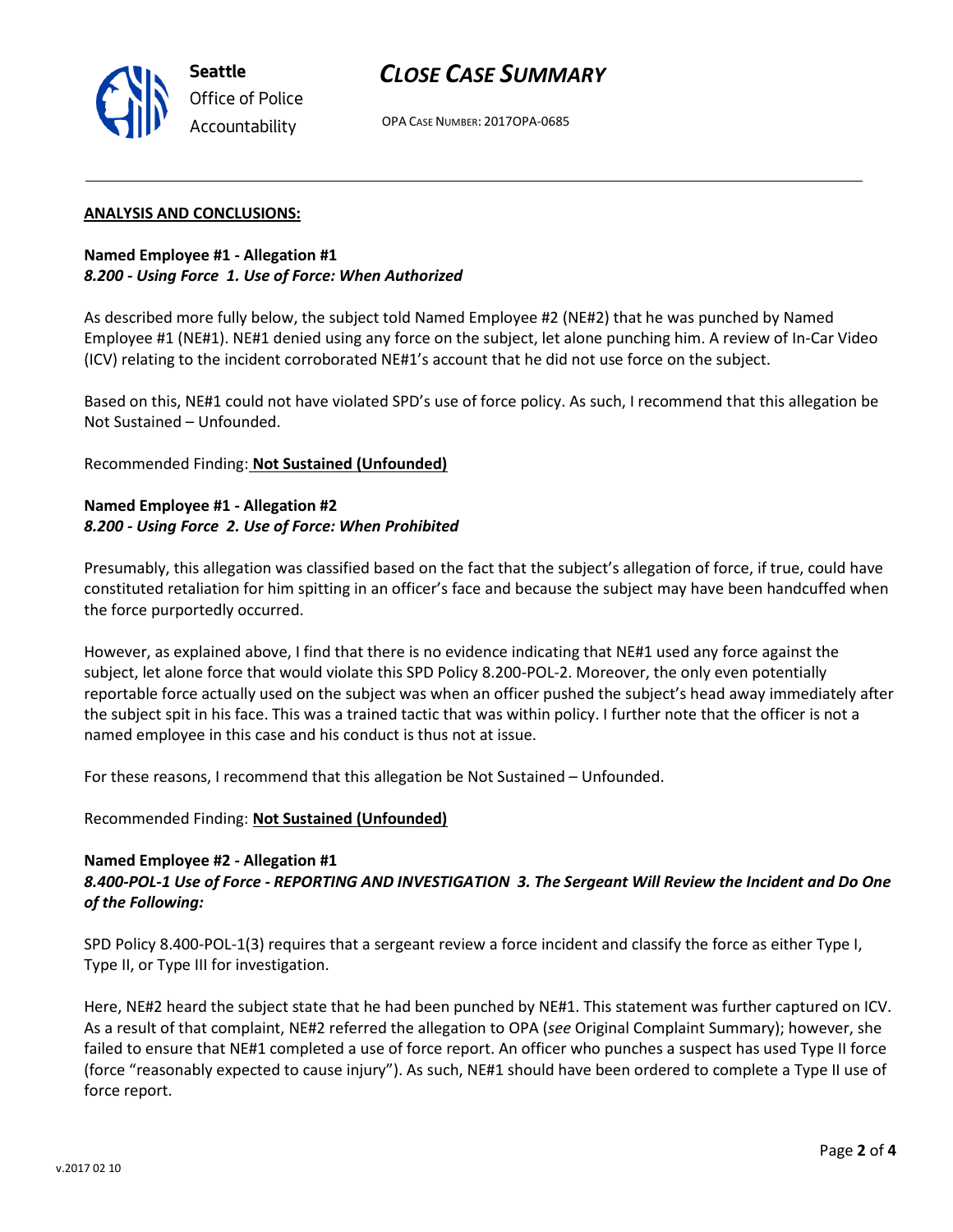# *CLOSE CASE SUMMARY*

OPA CASE NUMBER: 2017OPA-0685

At her first OPA interview, NE#2 stated that she did not require NE#1 to complete a use of force report because she believed that the subject's assertion represented a complaint of misconduct, rather than an allegation of a reportable use of force. Even if this is the case, the fact that she referred the matter to OPA does not obviate her from requiring NE#1 to generate a use of force report. Such a report is still compelled by SPD Policy 8.400.

Also in her first OPA interview and again in her second OPA interview, NE#2 further explained her actions by stating that she believed that, if the subject's allegations were true, the conduct he was attributing to NE#1 was criminal in nature. If this was the case, NE#2 was required to screen that force with the Department's Force Investigation Team (FIT). However, it is undisputed that she did not do so.

Ultimately, as the sergeant responding to the scene, NE#2 was responsible for ensuring that the force alleged to have been used was properly classified, investigated correctly, and appropriately documented. She failed to do so in this instance. As such, I recommend that this allegation be Sustained.

## Recommended Finding: **Sustained**

## **Named Employee #2 - Allegation #2**

## *8.400 - Use of Force Reporting and Investigation 6. Sergeants May Request a Higher Level of Investigation for a Given Force Incident*

As indicated above, NE#2 asserted to OPA that the subject's allegations suggested criminal behavior on the part of NE#1. As such, NE#2 should have requested that the force be investigated as Type III, rather than Type II, and should have screened the force with FIT. However, NE#2 failed to do so, or, for that matter, to order any investigation of the force at any level.

As I already recommend that Allegation #1 be sustained, I deem it unnecessary to also recommend that this allegation be sustained. Instead, I recommend that it be Not Sustained – Training Referral.

 **Training Referral**: NE#2 should be retrained as to her obligations under SPD Policy 8.400 and, specifically, her duty to ensure that complaints of force are properly classified, investigated, and documented. This training and related counseling from her chain of command should be memorialized in a PAS entry.

### Recommended Finding: **Not Sustained (Training Referral)**

### **Named Employee #3 - Allegation #1**

## *8.400-POL-3 Use of Force - TYPE II INVESTIGATIONS a. Each Reviewer in the Chain Will Review the Report Within a Reasonable Period of Time to Ensure it is Thorough and Complete*

As explained above, NE#1 was not initially directed to complete a use of force report relating to the subject's allegation of force. He ultimately did do so approximately two weeks after the allegation had been made, after being ordered to generate the report by a Lieutenant. At that time, and due to the lateness of the reporting, both NE#2 and Named Employee #3 (NE#3) were "conflicted out of the investigation and review." (*See* Lieutenant Use of Force Review.)



**Seattle** *Office of Police Accountability*